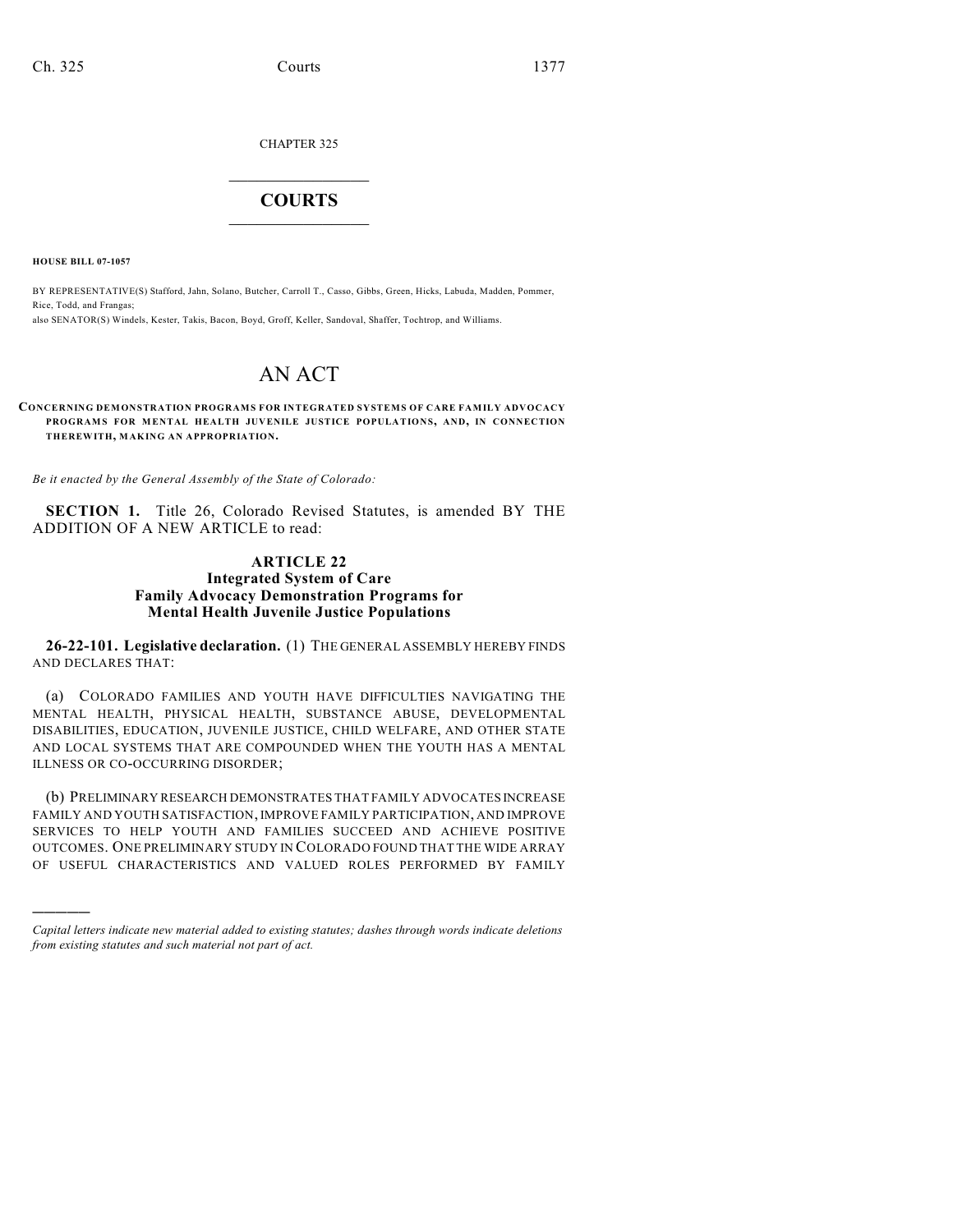ADVOCATES, REGARDLESS OF WHERE THEY ARE LOCATED INSTITUTIONALLY, PROVIDED EVIDENCE FOR CONTINUING AND EXPANDING THE USE OF FAMILY ADVOCATES IN SYSTEMS OF CARE.

(c) INPUT FROM FAMILIES, YOUTH, AND STATE AND LOCAL COMMUNITY AGENCY REPRESENTATIVES IN COLORADO DEMONSTRATES THAT FAMILY ADVOCATES HELP FAMILIES GET THE SERVICES AND SUPPORT THEY NEED AND WANT, HELP FAMILIES TO BETTER NAVIGATE COMPLEX STATE AND LOCAL SYSTEMS, IMPROVE FAMILY AND YOUTH OUTCOMES, AND HELP DISENGAGED FAMILIES AND YOUTH TO BECOME ENGAGED FAMILIES AND YOUTH;

(d) STATE AND LOCAL AGENCIES AND SYSTEMS NEED TO DEVELOP MORE STRENGTHS-BASED, FAMILY-CENTERED, INDIVIDUALIZED, CULTURALLY COMPETENT, AND COLLABORATIVE APPROACHES THAT BETTER MEET THE NEEDS OF FAMILIES AND YOUTH;

(e) A FAMILY ADVOCATE HELPS STATE AND LOCAL AGENCIES AND SYSTEMS ADOPT MORE STRENGTHS-BASED-TARGETED PROGRAMS, POLICIES, AND SERVICES TO BETTER MEET THE NEEDS OF FAMILIES AND THEIR YOUTH WITH MENTAL ILLNESS OR CO-OCCURRING DISORDERS AND IMPROVE OUTCOMES FOR ALL, INCLUDING FAMILIES, YOUTH, AND THE AGENCIES THEY UTILIZE;

(f) THERE IS A NEED TO DEMONSTRATE THE SUCCESS OF FAMILY ADVOCATES IN HELPING AGENCIES AND SYSTEMS IN COLORADO TO BETTER MEET THE NEEDS OF FAMILIES AND YOUTH AND HELP STATE AND LOCAL AGENCIES STRENGTHEN PROGRAMS.

(2) IT IS THEREFORE IN THE STATE'S BEST INTEREST TO ESTABLISH DEMONSTRATION PROGRAMS FOR SYSTEM OF CARE FAMILY ADVOCATES FOR MENTAL HEALTH JUVENILE JUSTICE POPULATIONS WHO NAVIGATE ACROSS MENTAL HEALTH, PHYSICAL HEALTH, SUBSTANCE ABUSE, DEVELOPMENTAL DISABILITIES, JUVENILE JUSTICE, EDUCATION, CHILD WELFARE, AND OTHER STATE AND LOCAL SYSTEMS TO ENSURE SUSTAINED AND THOUGHTFUL FAMILY PARTICIPATION IN THE PLANNING PROCESSES OF THE CARE FOR THEIR CHILDREN AND YOUTH.

**26-22-102. Definitions.** AS USED IN THIS ARTICLE UNLESS THE CONTEXT OTHERWISE REQUIRES:

(1) "CO-OCCURRING DISORDERS" MEANS DISORDERS THAT COMMONLY COINCIDE WITH MENTAL ILLNESS AND MAY INCLUDE, BUT ARE NOT LIMITED TO, SUBSTANCE ABUSE, DEVELOPMENTAL DISABILITIES, FETAL ALCOHOL SYNDROME, AND TRAUMATIC BRAIN INJURY.

(2) "DEMONSTRATION PROGRAMS" MEANS PROGRAMS THAT ARE INTENDED TO EXEMPLIFY AND DEMONSTRATE EVIDENCE OF THE SUCCESSFUL USE OF FAMILY ADVOCATES IN ASSISTING FAMILIES AND YOUTH WITH MENTAL ILLNESS OR CO-OCCURRING DISORDERS.

(3) "DIVISION OF CRIMINAL JUSTICE" MEANS THE DIVISION OF CRIMINAL JUSTICE CREATED IN SECTION 24-33.5-502, C.R.S., IN THE DEPARTMENT OF PUBLIC SAFETY.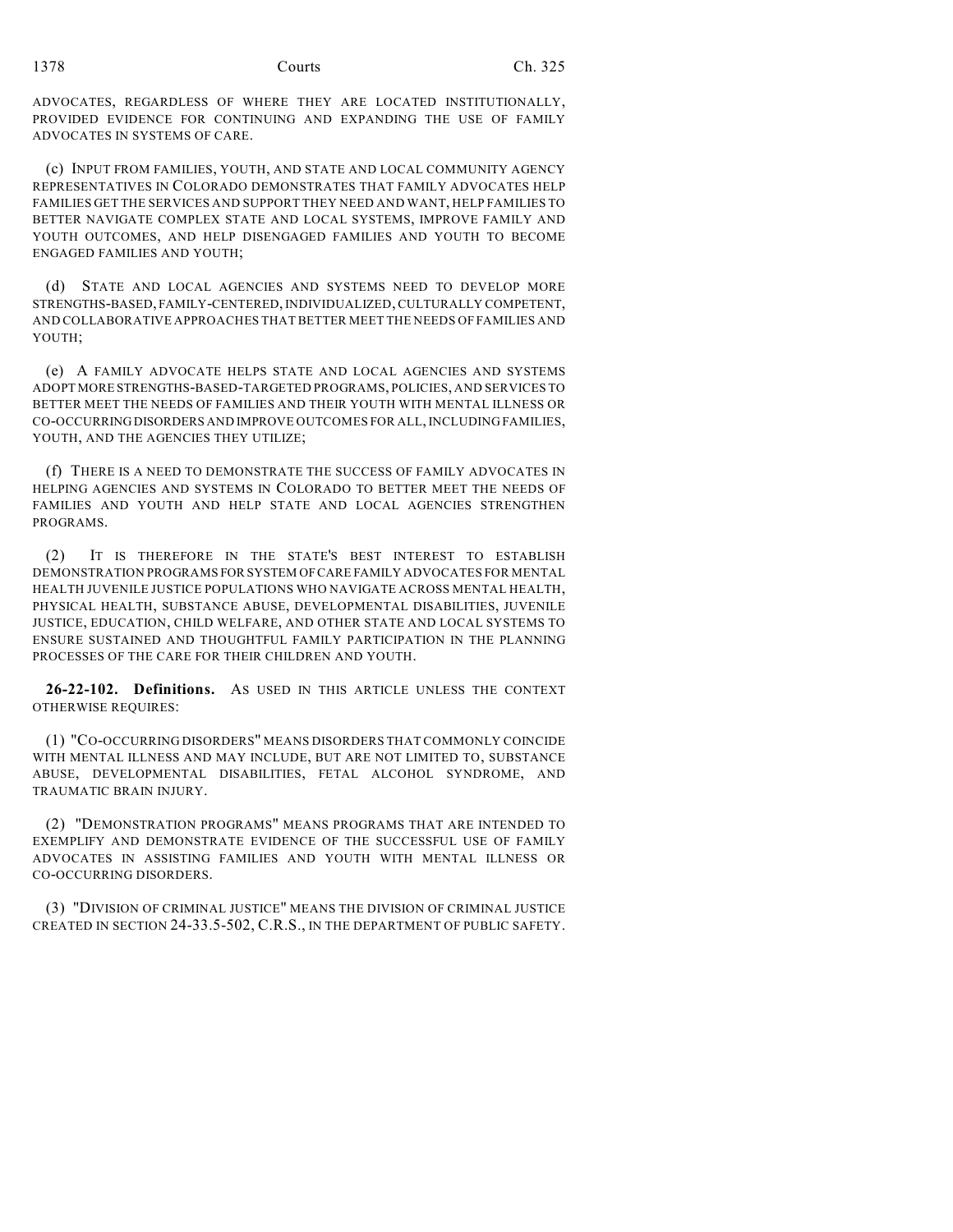(4) "DIVISION OF MENTAL HEALTH" MEANS THE UNIT WITHIN THE DEPARTMENT OF HUMAN SERVICES THAT IS RESPONSIBLE FOR MENTAL HEALTH SERVICES.

(5) "FAMILY ADVOCACY COALITION" MEANS A COALITION OF FAMILY ADVOCATES OR FAMILY ADVOCACY ORGANIZATIONS WORKING TO HELP FAMILIES AND YOUTH WITH MENTAL HEALTH PROBLEMS, SUBSTANCE ABUSE, DEVELOPMENTAL DISABILITIES, AND OTHER CO-OCCURRING DISORDERS TO IMPROVE SERVICES AND OUTCOMES FOR YOUTH AND FAMILIES AND TO WORK WITH AND ENHANCE STATE AND LOCAL SYSTEMS.

(6) "FAMILY ADVOCATE" MEANS AN INDIVIDUAL WHO HAS BEEN TRAINED TO ASSIST FAMILIES IN ACCESSING AND RECEIVING SERVICES AND SUPPORT. FAMILY ADVOCATES ARE USUALLY INDIVIDUALS WHO HAVE RAISED OR CARED FOR CHILDREN AND YOUTH WITH MENTAL HEALTH OR CO-OCCURRING DISORDERS AND HAVE WORKED WITH MULTIPLE AGENCIES AND PROVIDERS, INCLUDING MENTAL HEALTH, PHYSICAL HEALTH, SUBSTANCE ABUSE, JUVENILE JUSTICE, DEVELOPMENTAL DISABILITIES, AND OTHER STATE AND LOCAL SYSTEMS OF CARE.

(7) "LEGISLATIVE OVERSIGHT COMMITTEE" MEANS THE LEGISLATIVE OVERSIGHT COMMITTEE FOR THE CONTINUING EXAMINATION OF THE TREATMENT OF PERSONS WITH MENTAL ILLNESS WHO ARE INVOLVED IN THE CRIMINAL AND JUVENILE JUSTICE SYSTEMS, CREATED IN SECTION 18-1.9-103, C.R.S.

(8) "PARTNERSHIP" MEANS A RELATIONSHIP BETWEEN A FAMILY ADVOCACY ORGANIZATION AND ANOTHER ENTITY WHEREBY THE FAMILY ADVOCACY ORGANIZATION WORKS DIRECTLY WITH ANOTHER ENTITY FOR OVERSIGHT AND MANAGEMENT OF THE FAMILY ADVOCATE AND FAMILY ADVOCACY DEMONSTRATION PROGRAM, AND THE FAMILY ADVOCACY ORGANIZATION EMPLOYS, SUPERVISES, MENTORS, AND PROVIDES TRAINING TO THE FAMILY ADVOCATE.

(9) "SYSTEM OF CARE" MEANS AN INTEGRATED NETWORK OF COMMUNITY-BASED SERVICES AND SUPPORT THAT IS ORGANIZED TO MEET THE CHALLENGES OF YOUTH WITH COMPLEX NEEDS, INCLUDING BUT NOT LIMITED TO THE NEED FOR SUBSTANTIAL SERVICES TO ADDRESS AREAS OF DEVELOPMENTAL, PHYSICAL, AND MENTAL HEALTH, SUBSTANCE ABUSE, CHILD WELFARE, AND EDUCATION AND INVOLVEMENT IN OR BEING AT RISK OF INVOLVEMENT WITH THE JUVENILE JUSTICE SYSTEM. IN A SYSTEM OF CARE, FAMILIES AND YOUTH WORK IN PARTNERSHIP WITH PUBLIC AND PRIVATE ORGANIZATIONS TO BUILD ON THE STRENGTHS OF INDIVIDUALS AND TO ADDRESS EACH PERSON'S CULTURAL AND LINGUISTIC NEEDS SO SERVICES AND SUPPORT ARE EFFECTIVE.

(10) "TASK FORCE" MEANS THE TASK FORCE FOR THE CONTINUING EXAMINATION OF THE TREATMENT OF PERSONS WITH MENTAL ILLNESS WHO ARE INVOLVED IN THE CRIMINAL AND JUVENILE JUSTICE SYSTEMS IN COLORADO, CREATED IN SECTION 18-1.9-104, C.R.S.

**26-22-103. Demonstration programs established.** THERE ARE HEREBY ESTABLISHED DEMONSTRATION PROGRAMS FOR SYSTEM OF CARE FAMILY ADVOCATES FOR MENTAL HEALTH JUVENILE JUSTICE POPULATIONS THAT SHALL BE IMPLEMENTED AND MONITORED BY THE DIVISION OF MENTAL HEALTH, WITH INPUT, COOPERATION, AND SUPPORT FROM THE DIVISION OF CRIMINAL JUSTICE, THE TASK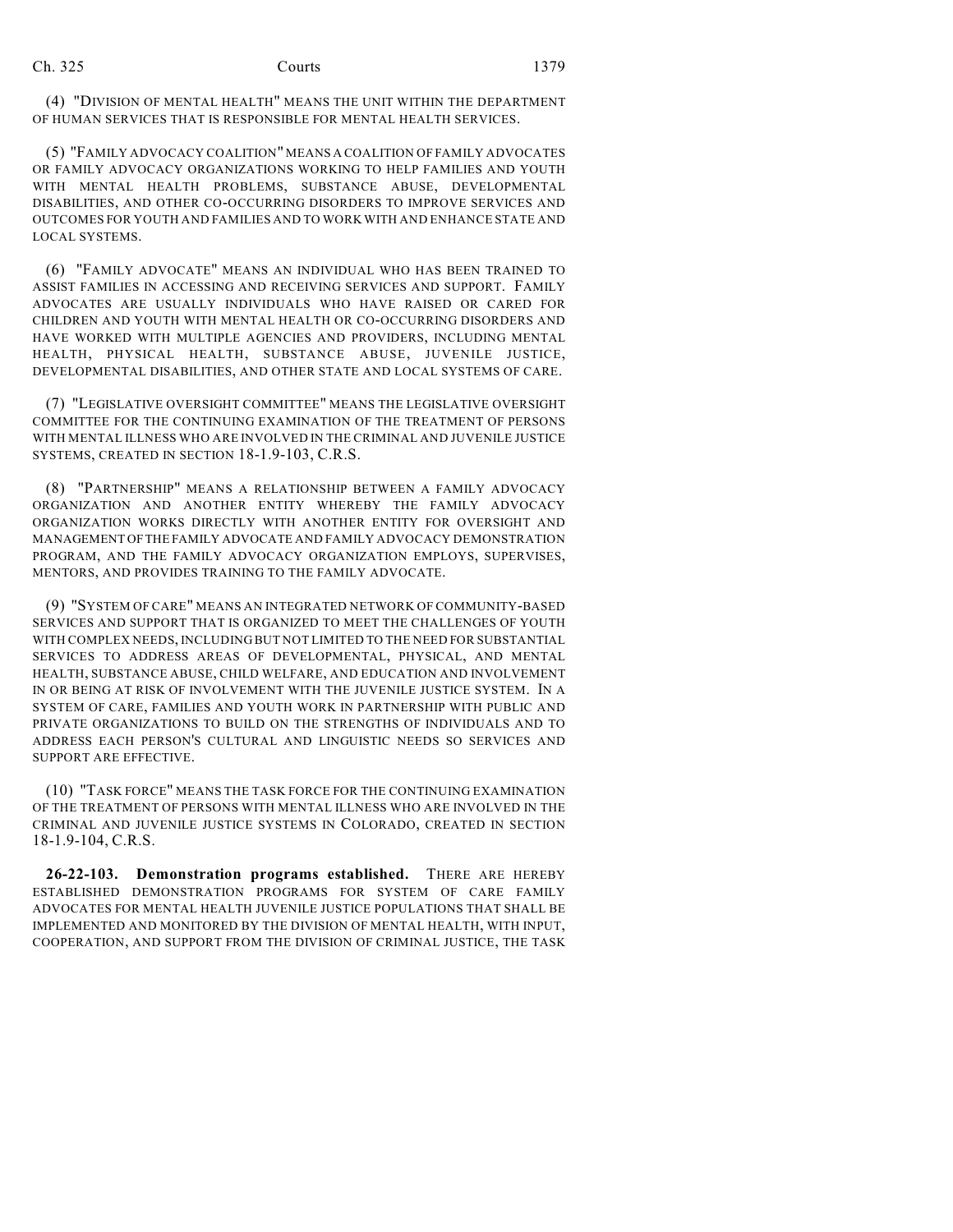### FORCE, AND FAMILY ADVOCACY COALITIONS.

**26-22-104. Program scope.** (1) ON OR BEFORE SEPTEMBER 1, 2007, THE DIVISION OF MENTAL HEALTH, AFTER CONSULTATION WITH FAMILY ADVOCACY COALITIONS, THE TASK FORCE, AND THE DIVISION OF CRIMINAL JUSTICE, SHALL DEVELOP A REQUEST FOR PROPOSALS TO DESIGN DEMONSTRATION PROGRAMS FOR FAMILY ADVOCACY PROGRAMS THAT:

(a) FOCUS ON YOUTH WITH MENTAL ILLNESS OR CO-OCCURRING DISORDERS WHO ARE INVOLVED IN OR AT RISK OF INVOLVEMENT WITH THE JUVENILE JUSTICE SYSTEM AND THAT ARE BASED UPON THE FAMILIES' AND YOUTHS' STRENGTHS; AND

(b) PROVIDE NAVIGATION, CRISIS RESPONSE, INTEGRATED PLANNING, AND DIVERSION FROM THE JUVENILE JUSTICE SYSTEM FOR YOUTH WITH MENTAL ILLNESS OR CO-OCCURRING DISORDERS.

(2) THE DIVISION OF MENTAL HEALTH SHALL ACCEPT RESPONSES TO THE REQUEST FOR PROPOSALS FROM A PARTNERSHIP BETWEEN A FAMILY ADVOCACY ORGANIZATION AND ANY OF THE FOLLOWING ENTITIES OR INDIVIDUALS THAT OPERATE OR ARE DEVELOPING A FAMILY ADVOCACY PROGRAM:

- (a) A NONPROFIT ENTITY;
- (b) A GOVERNMENTAL ENTITY;
- (c) A TRIBAL GOVERNMENT;
- (d) AN INDIVIDUAL; OR
- (e) A GROUP.

(3) THE RESPONSES TO THE REQUEST FOR PROPOSALS SHALL INCLUDE, BUT NEED NOT BE LIMITED TO, THE FOLLOWING INFORMATION:

(a) IDENTIFICATION OF THE KEY STAKEHOLDERS INVOLVED IN THE DEMONSTRATION PROGRAM TO ENSURE CONSISTENT DATA POINTS ACROSS ALL DEMONSTRATION PROGRAMS FOR CONSISTENT EVALUATION, WHICH SHALL INCLUDE, A FAMILY ADVOCACY ORGANIZATION AND AT A MINIMUM, REPRESENTATIVES OF THE JUVENILE COURT, THE PROBATION DEPARTMENT, THE DISTRICT ATTORNEY'S OFFICE, THE PUBLIC DEFENDER'S OFFICE, A SCHOOL DISTRICT, THE DIVISION OF YOUTH CORRECTIONS WITHIN THE DEPARTMENT OF HUMAN SERVICES, A COUNTY DEPARTMENT OF SOCIAL OR HUMAN SERVICES, A LOCAL COMMUNITY MENTAL HEALTH CENTER, AND A REGIONAL BEHAVIORAL HEALTH ORGANIZATION, AND MAY INCLUDE REPRESENTATIVES OF A LOCAL LAW ENFORCEMENT AGENCY, A COUNTY PUBLIC HEALTH DEPARTMENT, A SUBSTANCE ABUSE PROGRAM, A COMMUNITY CENTERED BOARD, A LOCAL JUVENILE SERVICES PLANNING COMMITTEE, AND OTHER COMMUNITY PARTNERS;

(b) PLANS FOR IDENTIFICATION OF THE TARGETED POPULATION, WHICH SHALL INCLUDE, AT A MINIMUM: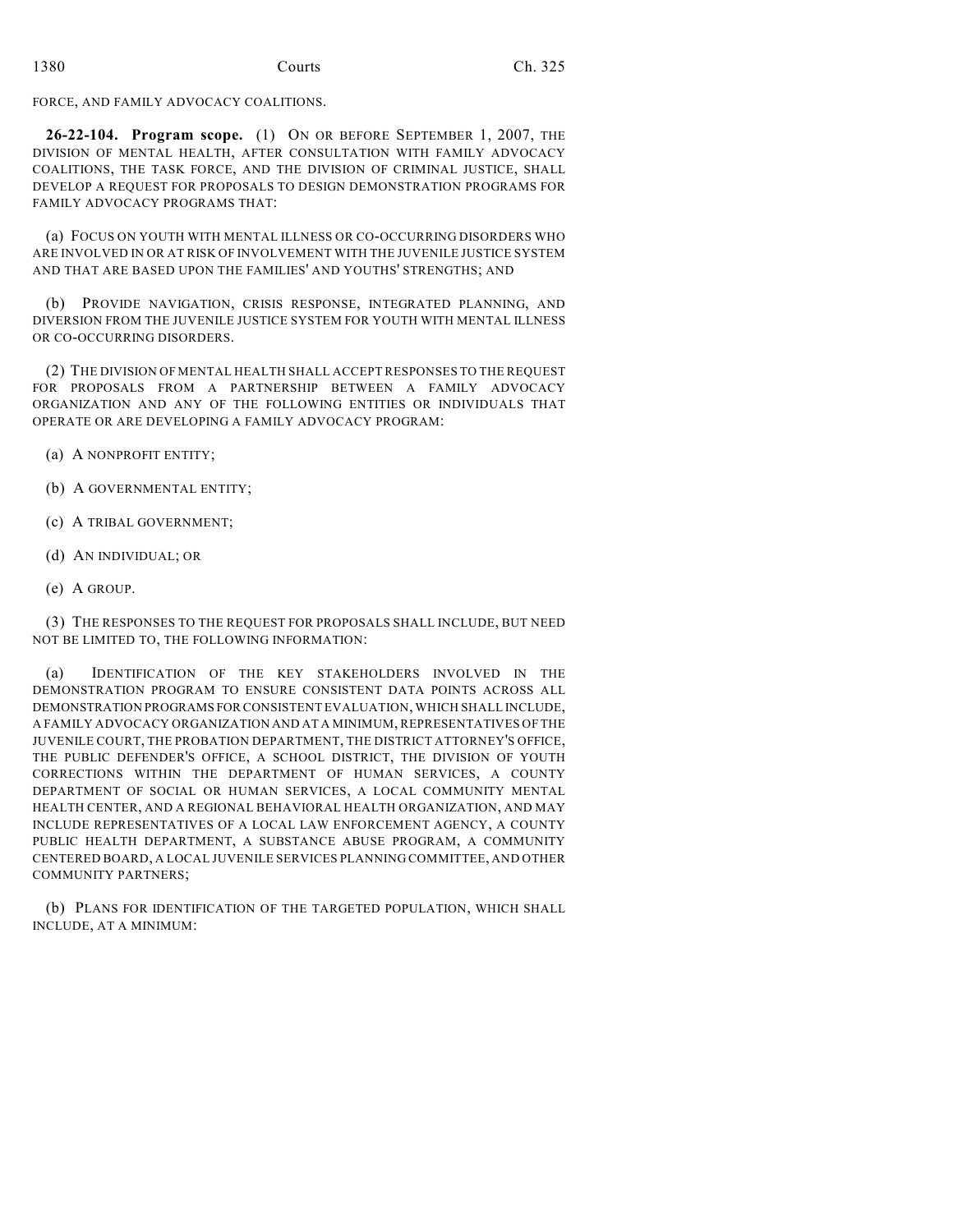| Ch. 325 | Courts | 1381 |
|---------|--------|------|
|         |        |      |

(I) A DESCRIPTION OF THE TARGETED POPULATION AND REGION TO BE SERVED, INCLUDING YOUTH WITH MENTAL ILLNESS OR CO-OCCURRING DISORDERS WHO ARE INVOLVED IN OR AT RISK OF INVOLVEMENT WITH THE JUVENILE JUSTICE SYSTEM AND OTHER STATE AND LOCAL SYSTEMS; AND

(II) A DESCRIPTION OF THE SPECIFIC POPULATION TO BE SERVED THAT IS FLEXIBLE AND DEFINED BY THE LOCAL COMMUNITY;

(c) A PLAN FOR FAMILY ADVOCATES THAT INCLUDES:

(I) EXPERIENCE AND HIRING REQUIREMENTS;

(II) THE PROVISION OF APPROPRIATE TRAINING; AND

(III) A DEFINITION OF ROLES AND RESPONSIBILITIES;

(d) A PLAN FOR FAMILY ADVOCATE PROGRAM SERVICES FOR TARGETED YOUTH AND THEIR FAMILIES, INCLUDING:

(I) STRENGTHS, NEEDS, AND CULTURAL ASSESSMENT;

(II) NAVIGATION AND SUPPORT SERVICES;

(III) EDUCATION PROGRAMS RELATED TO MENTAL ILLNESS, CO-OCCURRING DISORDERS, THE JUVENILE JUSTICE SYSTEM, AND OTHER RELEVANT SYSTEMS;

(IV) COOPERATIVE TRAINING PROGRAMS FOR FAMILY ADVOCATES AND FOR STAFF, WHERE APPLICABLE, OF MENTAL HEALTH, PHYSICAL HEALTH, SUBSTANCE ABUSE, DEVELOPMENTAL DISABILITIES, EDUCATION, CHILD WELFARE, JUVENILE JUSTICE, AND OTHER STATE AND LOCAL SYSTEMS RELATED TO THE ROLE AND PARTNERSHIP BETWEEN THE FAMILY ADVOCATES AND THE SYSTEMS THAT AFFECT YOUTH AND THEIR FAMILY;

(V) INTEGRATED CRISIS RESPONSE SERVICES AND CRISIS PLANNING;

(VI) ACCESS TO DIVERSION AND OTHER SERVICES TO IMPROVE OUTCOMES FOR YOUTH AND THEIR FAMILIES; AND

(VII) OTHER SERVICES AS DETERMINED BY THE LOCAL COMMUNITY;

(e) A PLAN FOR PROVIDING THE DATA REQUIRED BY SECTION 26-22-105 (3), PLANS FOR A COMPARISON GROUP, AND PLANS FOR SUSTAINABILITY; AND

(f) A COMMITMENT TO PARTICIPATE IN THE COST OF THE DEMONSTRATION PROGRAM BY ALLOCATING, AS A GROUP, ANY MONEYS AVAILABLE TO THE ENTITY, BY PROVIDING SERVICES TO THE PROGRAM, OR BY A COMBINATION OF MONEYS AND SERVICES IN AN AMOUNT EQUAL TO TWENTY PERCENT OF THE TOTAL COST NECESSARY TO OPERATE THE PROGRAM.

(4) ON OR BEFORE NOVEMBER 15, 2007, THE DIVISION OF MENTAL HEALTH, AFTER CONSULTATION WITH FAMILY ADVOCACY COALITIONS, THE TASK FORCE, AND THE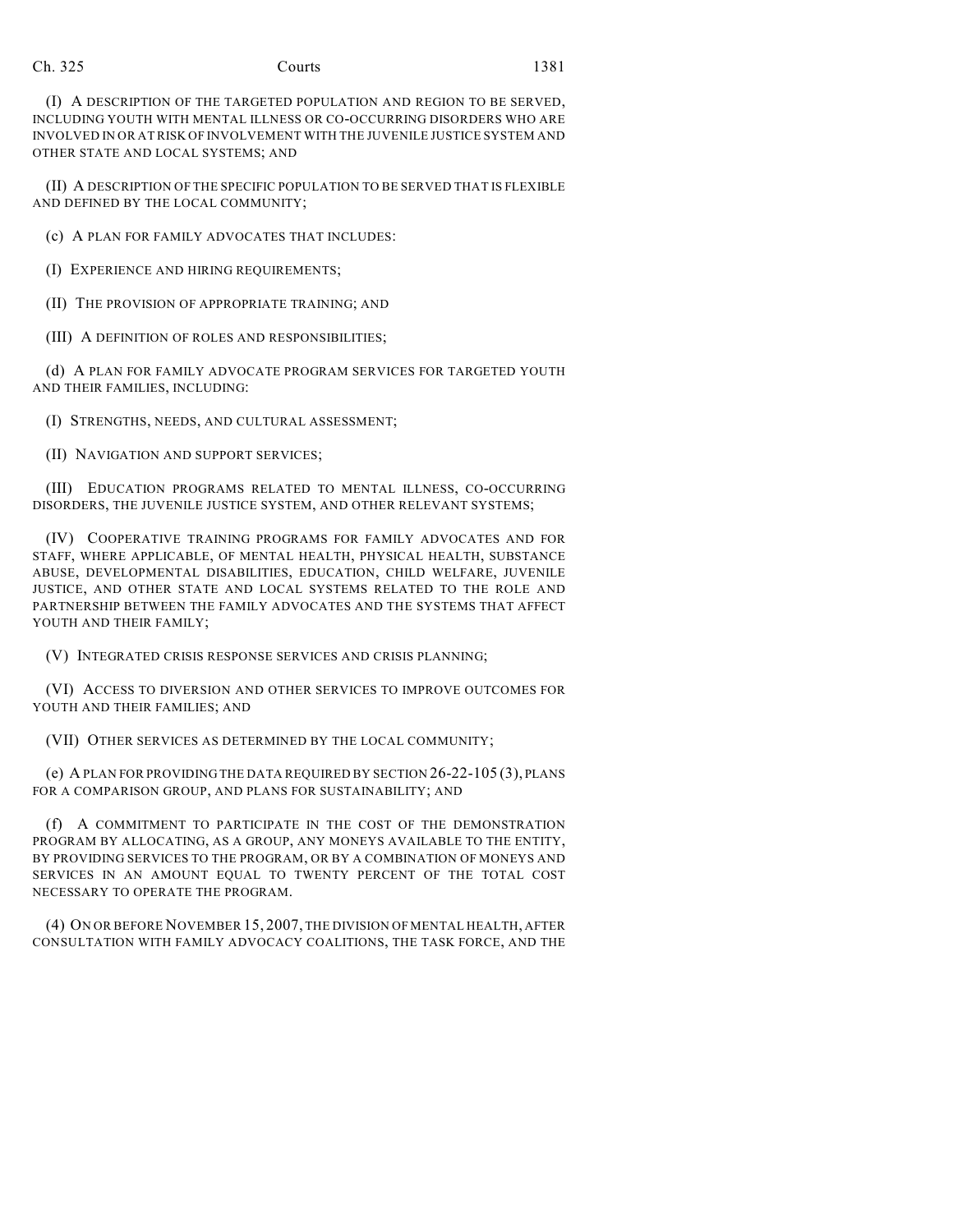DIVISION OF CRIMINAL JUSTICE, SHALL SELECT THREE DEMONSTRATION PROGRAMS TO DELIVER JUVENILE JUSTICE FAMILY ADVOCACY SERVICES. THE DIVISION OF MENTAL HEALTH SHALL BASE THE SELECTION ON:

(a) THE PROGRAM'S DEMONSTRATION OF COLLABORATIVE PARTNERSHIPS THAT INTEGRATE FAMILY ADVOCATES INTO THE SYSTEMS OF CARE;

(b) THE PROGRAM'S ABILITY TO SERVE A SUFFICIENT POPULATION THAT WILL DEMONSTRATE THE SUCCESS OF FAMILY ADVOCACY PROGRAMS; AND

(c) ANY OTHER CRITERIA SET BY THE DIVISION OF MENTAL HEALTH.

(5) TO ENSURE ADEQUATE GEOGRAPHIC DISTRIBUTION, ONE OF THE SELECTED DEMONSTRATION PROGRAMS SHALL OPERATE IN RURAL COMMUNITIES, ONE SHALL OPERATE IN URBAN COMMUNITIES, AND ONE SHALL OPERATE IN SUBURBAN **COMMUNITIES** 

(6) THE SELECTED PROGRAMS SHALL PARTICIPATE IN THE COST OF THE DEMONSTRATION PROGRAM BY ALLOCATING, AS A GROUP, ANY MONEYS AVAILABLE TO THE ENTITY, BY PROVIDING SERVICES TO THE PROGRAM, OR BY A COMBINATION OF MONEYS AND SERVICES IN AN AMOUNT EQUAL TO TWENTY PERCENT OF THE TOTAL COST NECESSARY TO OPERATE THE PROGRAM.

**26-22-105. Evaluation and reporting.** (1) ON OR BEFORE JANUARY 1, 2008, THE DIVISION OF MENTAL HEALTH SHALL PREPARE AN INITIAL DESCRIPTIVE REPORT OF THE SELECTED DEMONSTRATION PROGRAMS AND PROVIDE THE REPORT TO THE LEGISLATIVE OVERSIGHT COMMITTEE, THE TASK FORCE, THE FAMILY ADVOCACY COALITION, AND THE DEMONSTRATION PROGRAMS SELECTED PURSUANT TO SECTION 26-22-104 (4).

(2) THE INITIAL REPORT SHALL INCLUDE, BUT NEED NOT BE LIMITED TO, THE FOLLOWING FACTORS:

(a) A DESCRIPTION OF THE SELECTED DEMONSTRATION PROGRAMS AND THE ENTITIES WORKING WITH THE PROGRAMS; AND

(b) THE NUMBER OF FAMILIES EXPECTED TO BE SERVED.

(3) EACH SELECTED DEMONSTRATION PROGRAM SHALL REGULARLY FORWARD THE FOLLOWING DATA TO THE DIVISION OF CRIMINAL JUSTICE:

(a) SYSTEM UTILIZATION OUTCOMES, INCLUDING BUT NOT LIMITED TO AVAILABLE DATA ON SERVICES PROVIDED RELATED TO MENTAL HEALTH, PHYSICAL HEALTH, JUVENILE JUSTICE, DEVELOPMENTAL DISABILITIES, SUBSTANCE ABUSE, CHILD WELFARE, TRAUMATIC BRAIN INJURIES, SCHOOL SERVICES, AND CO-OCCURRING DISORDERS;

(b) YOUTH AND FAMILY OUTCOMES, RELATED TO, BUT NOT LIMITED TO, MENTAL HEALTH, SUBSTANCE ABUSE, DEVELOPMENTAL DISABILITIES, JUVENILE JUSTICE, AND TRAUMATIC BRAIN INJURY ISSUES;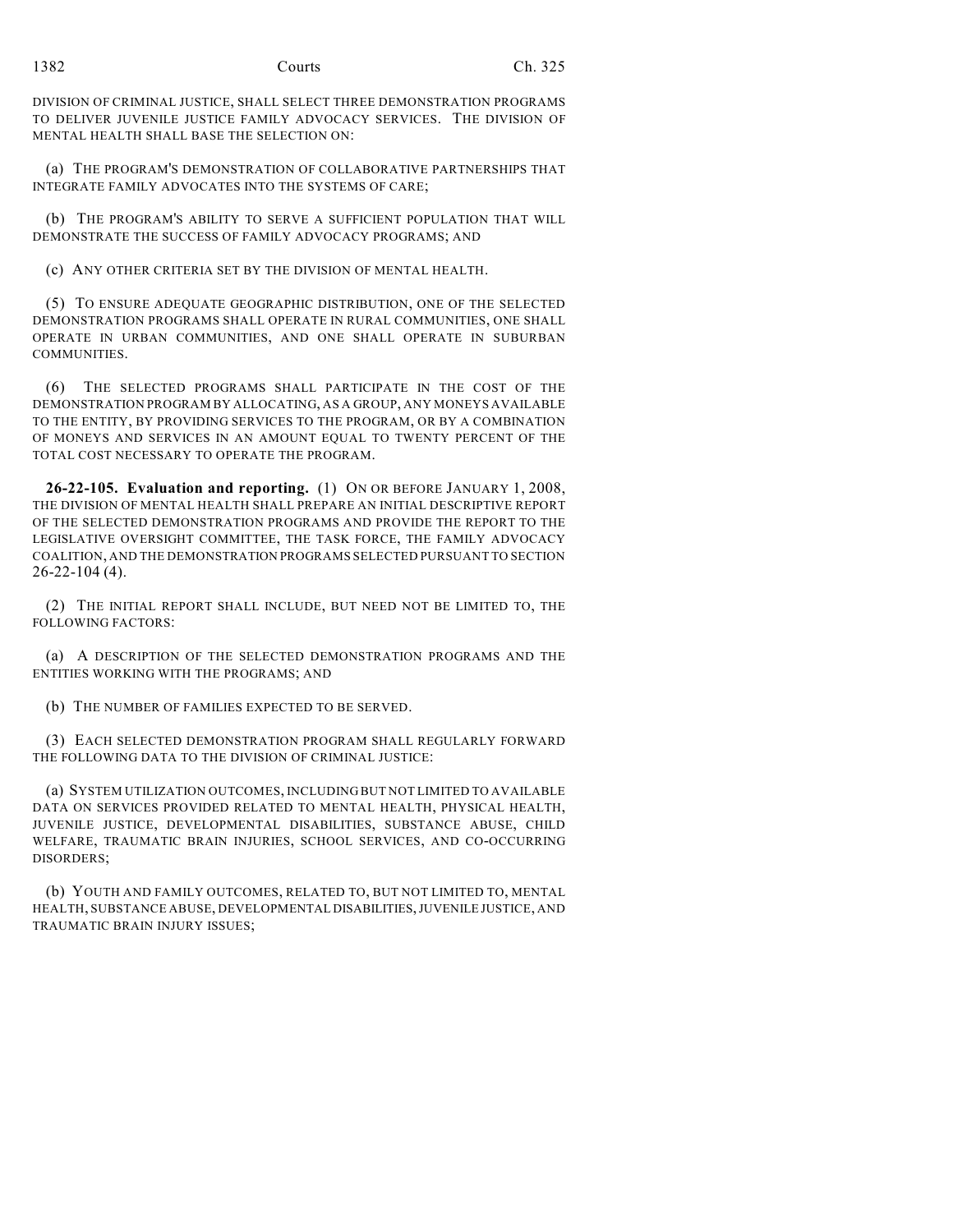(c) FAMILY AND YOUTH SATISFACTION AND ASSESSMENT OF FAMILY ADVOCATES;

(d) PROCESS AND LEADERSHIP OUTCOMES, INCLUDING BUT NOT LIMITED TO MEASURES OF PARTNERSHIPS, SERVICE PROCESSES AND PRACTICES AMONG PARTNERING AGENCIES, LEADERSHIP INDICATORS, AND SHARED RESPONSES TO RESOURCES AND OUTCOMES; AND

(e) OTHER OUTCOMES, INCLUDING BUT NOT LIMITED TO IDENTIFICATION OF THE COST AVOIDANCE OR COST SAVINGS, IF ANY, ACHIEVED BY THE DEMONSTRATION PROGRAM, THE APPLICABLE OUTCOMES ACHIEVED, THE TRANSITION SERVICES PROVIDED, AND THE SERVICE UTILIZATION TIME FRAMES.

(4) ON OR BEFORE JANUARY 15, 2009, AND ON OR BEFORE JANUARY 15, 2010, THE DIVISION OF CRIMINAL JUSTICE SHALL SUBMIT A COMPILATION OF THE DATA PROVIDED PURSUANT TO SUBSECTION (3) OF THIS SECTION, WITH AN EXECUTIVE SUMMARY, TO THE LEGISLATIVE OVERSIGHT COMMITTEE, THE TASK FORCE, FAMILY ADVOCACY COALITIONS, AND THE SELECTED DEMONSTRATION PROGRAMS.

(5) ON OR BEFORE JUNE 1, 2010, THE DIVISION OF CRIMINAL JUSTICE SHALL COMPLETE A COMPREHENSIVE EVALUATION OF THE SELECTED DEMONSTRATION PROGRAMS BASED ON THE DATA PROVIDED PURSUANT TO SUBSECTION (3) OF THIS SECTION. PRIOR TO PREPARING THE EVALUATION, THE DIVISION OF CRIMINAL JUSTICE SHALL DEVELOP WITH THE SELECTED DEMONSTRATION PROGRAMS THE COMPARISON GROUPS FOR THE EVALUATION. THE EVALUATION SHALL INCLUDE ANALYSIS OF THE COMPARISON GROUPS. THE DIVISION OF CRIMINAL JUSTICE SHALL SUBMIT A FINAL REPORT, INCLUDING AN EXECUTIVE SUMMARY AND RECOMMENDATIONS, TO THE TASK FORCE, THE DEMONSTRATION PROGRAMS, AND FAMILY ADVOCACY COALITIONS FOR REVIEW. THE DIVISION OF CRIMINAL JUSTICE, THE DIVISION OF MENTAL HEALTH, FAMILY ADVOCACY COALITIONS, AND THE TASK FORCE SHALL REVIEW THE EVALUATION FINDINGS AND JOINTLY DEVELOP RECOMMENDATIONS TO BE MADE TO THE LEGISLATIVE OVERSIGHT COMMITTEE.

(6) ON OR BEFORE JULY 1, 2010, THE LEGISLATIVE OVERSIGHT COMMITTEE, AFTER RECEIVING A RECOMMENDATION FROM THE TASK FORCE, SHALL MAKE RECOMMENDATIONS TO THE CHAIRS OF THE HEALTH AND HUMAN SERVICES COMMITTEES OF THE HOUSE OF REPRESENTATIVES AND THE SENATE, OR ANY SUCCESSOR COMMITTEES, AND THE CHAIRS OF THE JUDICIARY COMMITTEES OF THE HOUSE OF REPRESENTATIVES AND THE SENATE, OR ANY SUCCESSOR COMMITTEES, RELATED TO CONTINUATION OR EXPANSION THROUGHOUT THE STATE OF THE SELECTED DEMONSTRATION PROGRAMS.

(7) THE DIVISION OF CRIMINAL JUSTICE SHALL COMPLY WITH THE PROVISIONS OF THIS SECTION ONLY IF SUFFICIENT FUNDS ARE APPROPRIATED TO IMPLEMENT THIS SECTION.

**26-22-106. Repeal of article.** THIS ARTICLE IS REPEALED, EFFECTIVE JULY 1, 2011.

**SECTION 2.** 25-36-101, Colorado Revised Statutes, as enacted by Senate Bill 07-097, enacted at the First Regular Session of the Sixty-sixth General Assembly, is amended BY THE ADDITION OF A NEW SUBSECTION to read: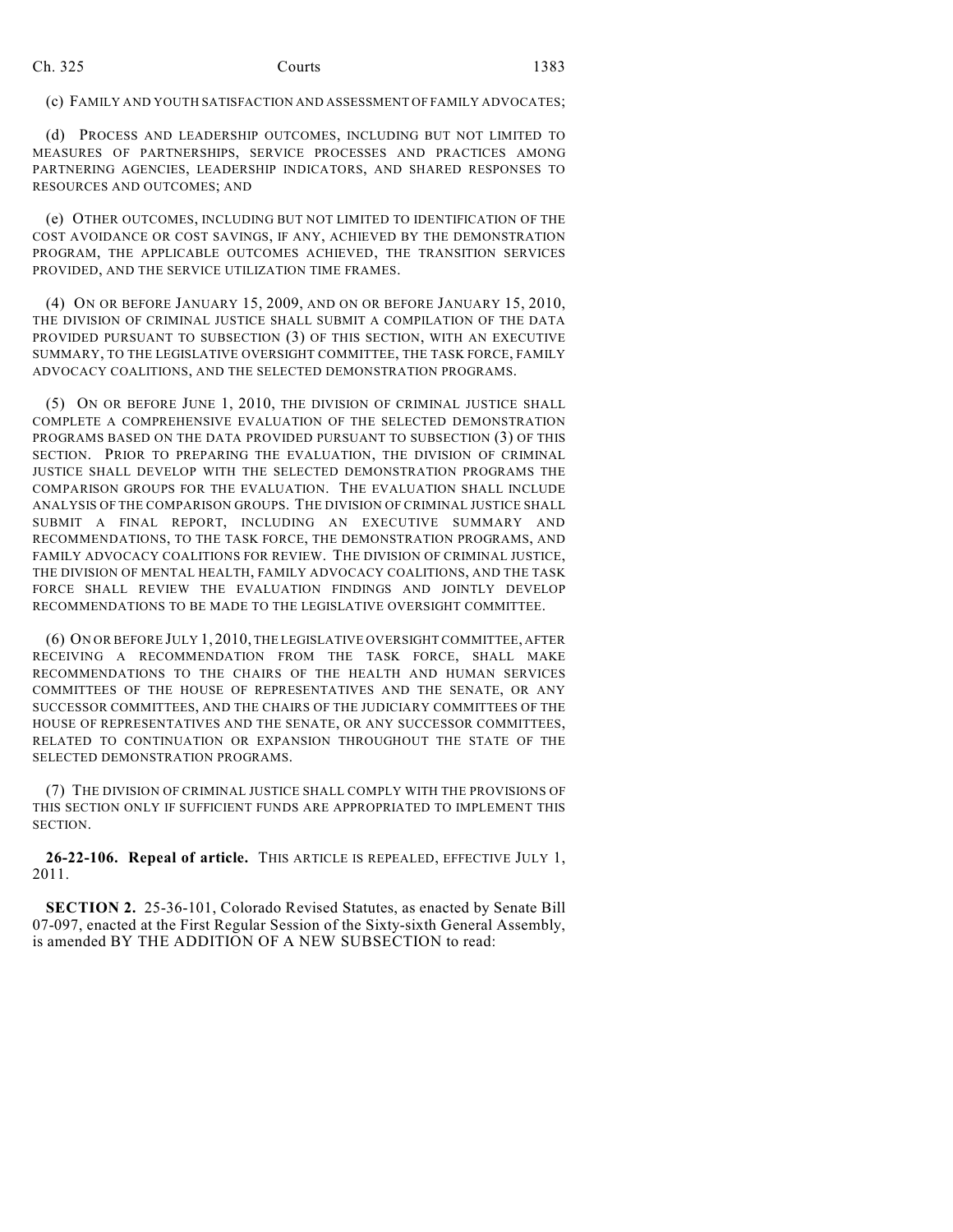**25-36-101. Short-term grants for innovative health programs - grant fund - creation.** (3) (a) FOR THE 2007-08 FISCAL YEAR, OF THE MONEYS TRANSFERRED PURSUANT TO SECTIONS 24-22-115 (1) (b) AND 24-75-1104.5 (1.5) (a) (IX) AND (1.5) (b), C.R.S., THE LESSER OF ONE HUNDRED THIRTY-FOUR THOUSAND TWO HUNDRED TWELVE DOLLARS OR THIRTEEN POINT FOUR PERCENT OF THE TOTAL AMOUNT TRANSFERRED TO THE FUND SHALL BE APPROPRIATED TO THE DIVISION OF MENTAL HEALTH IN THE DEPARTMENT OF HUMAN SERVICES FOR IMPLEMENTATION OF ARTICLE 22 OF TITLE 26,C.R.S., AND THE LESSER OF THIRTY-EIGHT THOUSAND FIVE HUNDRED THREE DOLLARS OR THREE POINT NINE PERCENT OF THE TOTAL AMOUNT TRANSFERRED TO THE FUND SHALL BE APPROPRIATED TO THE DIVISION OF CRIMINAL JUSTICE IN THE DEPARTMENT OF PUBLIC SAFETY FOR IMPLEMENTATION OF ARTICLE 22 OF TITLE 26, C.R.S.

(b) FOR THE 2008-09 FISCAL YEAR, THE 2009-10 FISCAL YEAR, AND THE 2010-11 FISCAL YEAR, OF THE MONEYS TRANSFERRED PURSUANT TO SECTIONS 24-22-115 (1) (b) AND 24-75-1104.5 (1.5) (a) (IX) AND (1.5) (b), C.R.S., THE LESSER OF ONE HUNDRED EIGHTY-FIVE THOUSAND SEVENTEEN DOLLARS OR EIGHT POINT EIGHT PERCENT OF THE TOTAL AMOUNT TRANSFERRED TO THE FUND SHALL BE ANNUALLY APPROPRIATED TO THE DIVISION OF MENTAL HEALTH IN THE DEPARTMENT OF HUMAN SERVICES FOR IMPLEMENTATION OF ARTICLE 22 OF TITLE 26,C.R.S., AND THE LESSER OF THIRTY-SIX THOUSAND SEVEN HUNDRED DOLLARS OR ONE POINT SEVEN PERCENT OF THE TOTAL AMOUNT TRANSFERRED TO THE FUND SHALL BE APPROPRIATED TO THE DIVISION OF CRIMINAL JUSTICE IN THE DEPARTMENT OF PUBLIC SAFETY FOR IMPLEMENTATION OF ARTICLE 22 OF TITLE 26, C.R.S.

**SECTION 3. Appropriation.** (1) In addition to any other appropriation, there is hereby appropriated, out of any moneys in the short-term innovative health program grant fund created in section 25-36-101 (2), Colorado Revised Statutes, enacted by Senate Bill 07-097 at the first regular session of the sixty-sixth general assembly, not otherwise appropriated, to the department of human services, mental health and alcohol and drug abuse services, administration, for the fiscal year beginning July 1, 2007, the sum of twenty-nine thousand five hundred ninety-seven dollars (\$29,597) and 0.5 FTE, or so much thereof as may be necessary, for implementation of this act.

(2) In addition to any other appropriation, there is hereby appropriated, to the department of human services, mental health and alcohol and drug abuse services, mental health community programs, for the fiscal year beginning July 1, 2007, the sum of one hundred thirty thousand seven hundred sixty-nine dollars (\$130,769), or so much thereof as may be necessary, for implementation of this act. Of said sum, one hundred four thousand six hundred fifteen dollars (\$104,615) shall be out of any moneys in the short-term innovative health program grant fund created in section 25-36-101 (2), Colorado Revised Statutes, enacted by Senate Bill 07-097 at the first regular session of the sixty-sixth general assembly, not otherwise appropriated, and twenty-six thousand one hundred fifty-four dollars (\$26,154) shall be cash funds exempt from local funds.

(3) In addition to any other appropriation, there is hereby appropriated, out of any moneys in the short-term innovative health program grant fund created in section 25-36-101 (2), Colorado Revised Statutes, enacted by Senate Bill 07-097 at the first regular session of the sixty-sixth general assembly, not otherwise appropriated, to